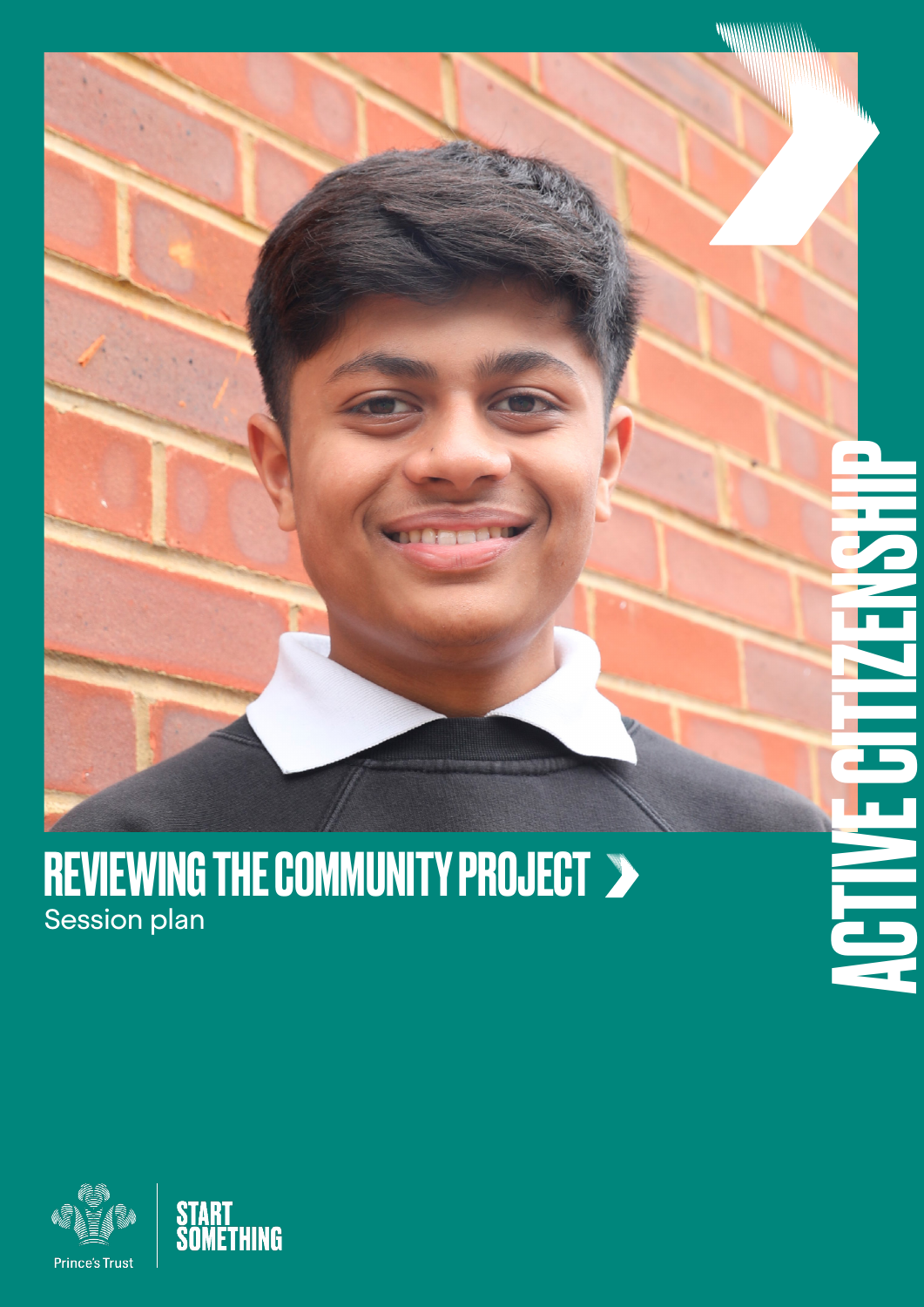### AT A GLANCE >

This is the final session in the Community Impact unit. This should be taught after learners have completed their community project. In this session, they will reflect on the project, considering what went well, what could have been improved and the positive impact they have made on their community. This session was made in partnership with Tesco.



#### MATERIALS

- Reviewing the community project presentation and worksheet
- $\blacktriangledown$  Materials to create a presentation



#### LLN OPPORTUNITIES

 $\checkmark$  Write reflections about the community project



#### QUALIFICATION OPPORTUNITIES

 Community Impact – LO: 3. Be able to review the community project

### LEARNING OUTCOMES<sup>></sup>

- $\checkmark$  Identify what went well and what could have been improved in the community project
- $\vee$  Understand how the community benefitted from the project



| <b>ACTIVITY</b> | TIME          | PAGE      |
|-----------------|---------------|-----------|
| Introduction    | 5 minutes     | <u>03</u> |
| Reflection      | 5-10 minutes  | 04        |
| Evaluation      | 20-25 minutes | 05        |
| Wrap up         | 5-10 minutes  | 06        |



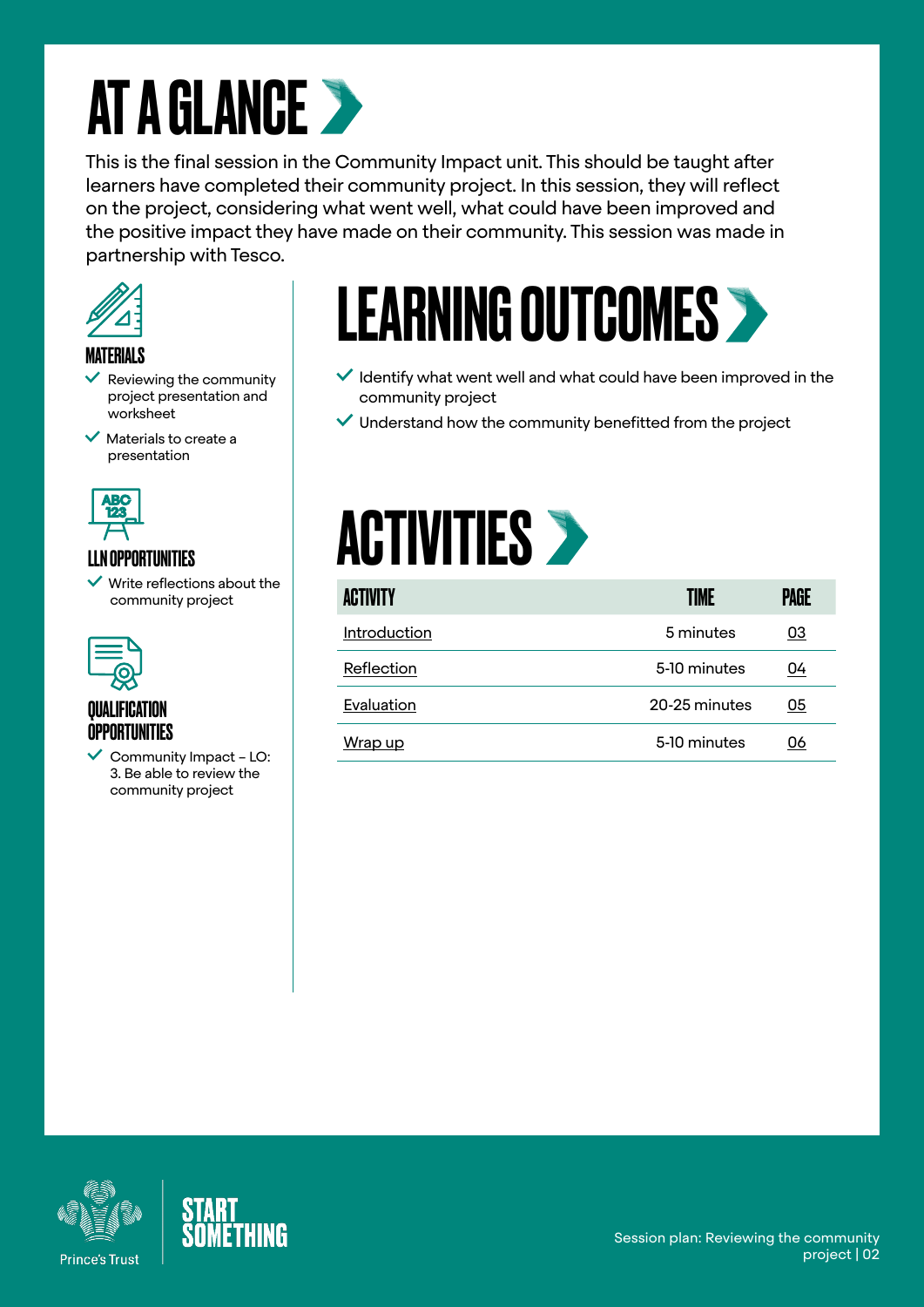# <span id="page-2-0"></span>INTRODUCTION >



### **ACTIVITY STEPS >**

- 1. Congratulate the learners for completing the community project.
- 2. Encourage learners to share how they think it went and what they enjoyed about participating in the project.





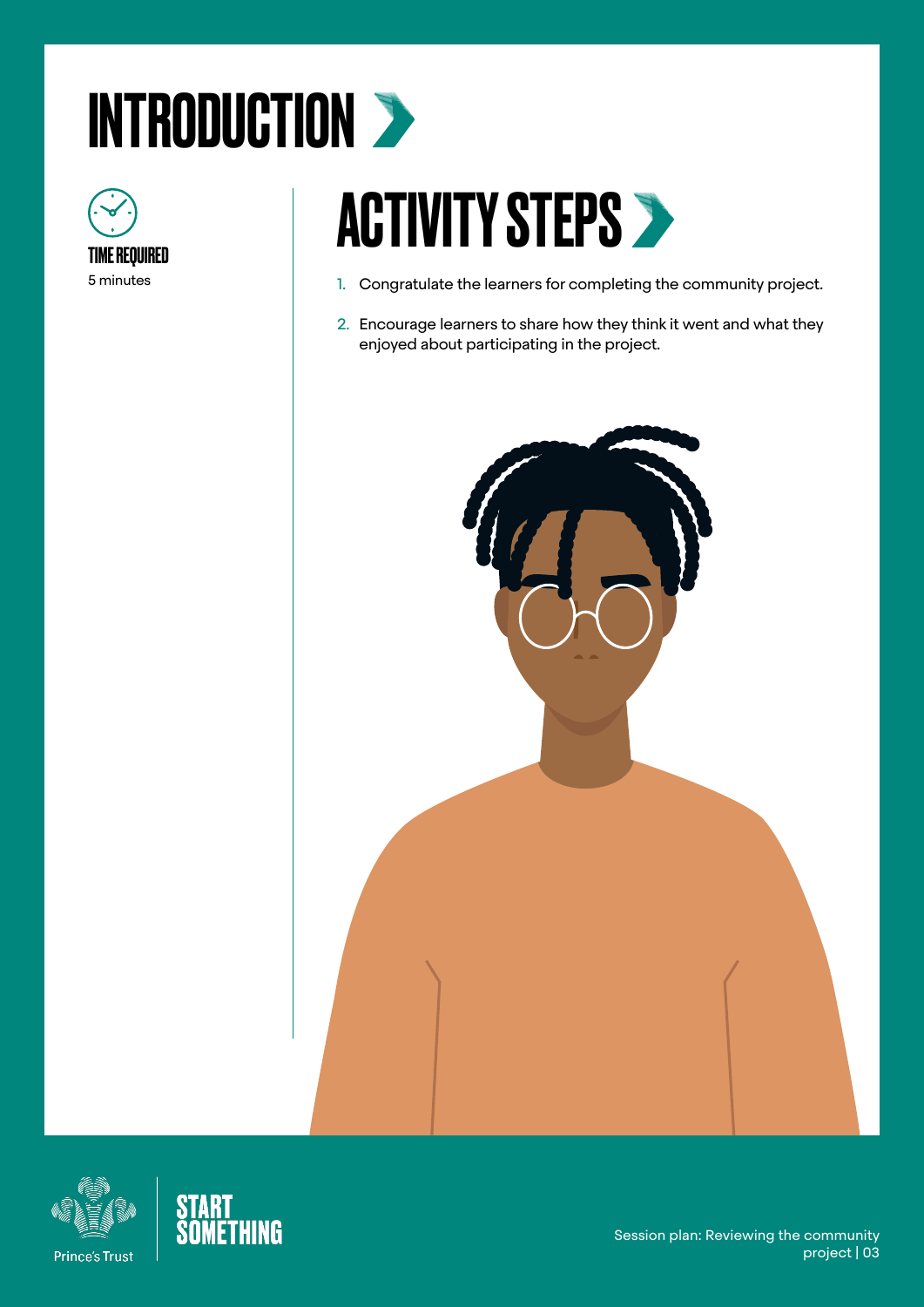#### <span id="page-3-0"></span>**REFLECTION >**



5-10 minutes



MATERIALS

 Reviewing the community project presentation

### **ACTIVITY STEPS >**

- 1. Tell the learners that they are going to reflect on and evaluate how the community project went overall and their individual contributions.
- 2. Give the learners a few minutes to silently reflect on the questions below (these are also listed on the presentation):
	- What went well? Did you achieve your aims?
	- Did you do something in the project you were particularly proud of?
	- Could anything have been improved?
	- What feedback did you get from the community group you were helping?
	- How did the community benefit? What was their situation before and how has the project improved that?
	- Did you develop any skills from taking part? E.g. teamwork
- 3. Once learners have reflected, encourage them to share their thoughts with the rest of the group. Point out any shared thoughts or reflections.



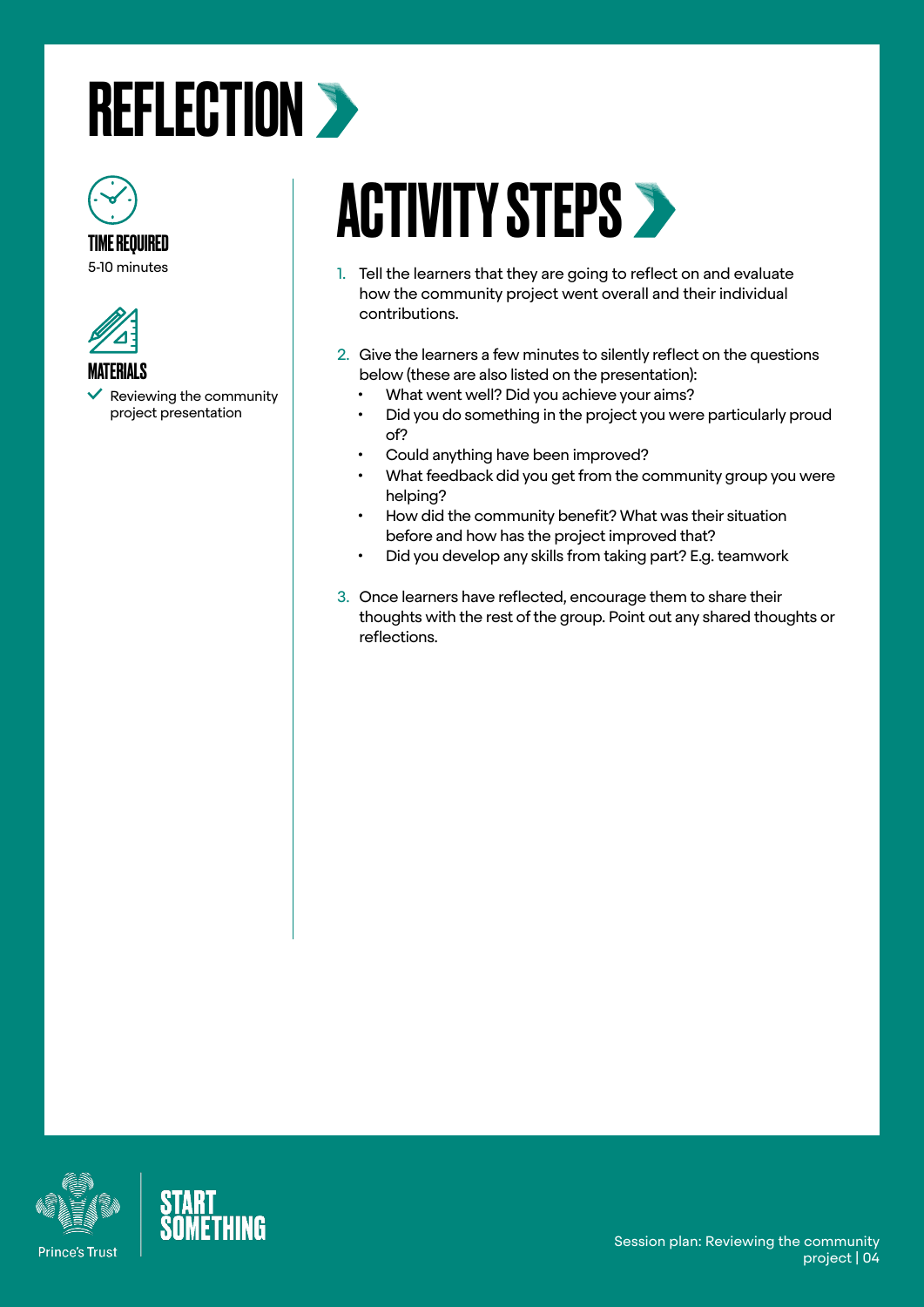### <span id="page-4-0"></span>EVALUATION >



#### TIME REQUIRED

20-25 minutes



#### MATERIALS

- Reviewing the community project worksheet
- Materials to create a presentation



#### **QUALIFICATIO OPPORTUNITIES**

- What went well with the community project
- $\checkmark$  Improvements that could have been made to the community project
- How the community benefitted from the project
- Describe own skills developed during the community project

## ACTIVITY STEPS >

1. Before completing this activity, learners could create a questionnaire for the group they helped through the project. This will help them gather feedback about how they think the project went: what went well and improvements that could be made, as well as the group's thoughts about how what they did in the project has benefitted them. They could send the questions via email, make a phone call or visit the relevant setting to ask.

Learners should also talk to you and other members of the group to hear everyone's feedback and to help them reflect on the project.

- 2. Next, learners should complete the worksheet, reflecting on the project. The worksheet could be used as a planning sheet for a presentation (details in the next step) or it could be used as evidence for the qualification.
- 3. Learners could create a presentation about the project. This could be presented to senior staff or other learners in your setting to share what they have done and inspire others to participate in and/ or support similar projects in the future.

Their presentations could include quotes from the people they supported as well as photos and videos of the project. This presentation could also be used for the Presentation Skills unit. Check the assessment criteria for that unit to ensure they are all met.

#### ADVISER GUIDANCE

Remember that Level 1/SCQF Level 4 learners and Level 2/SCQF Level 5 learners need to include how the community benefitted from their project and Level 2/SCQF Level 5 learners need to describe the skills they developed in the project.